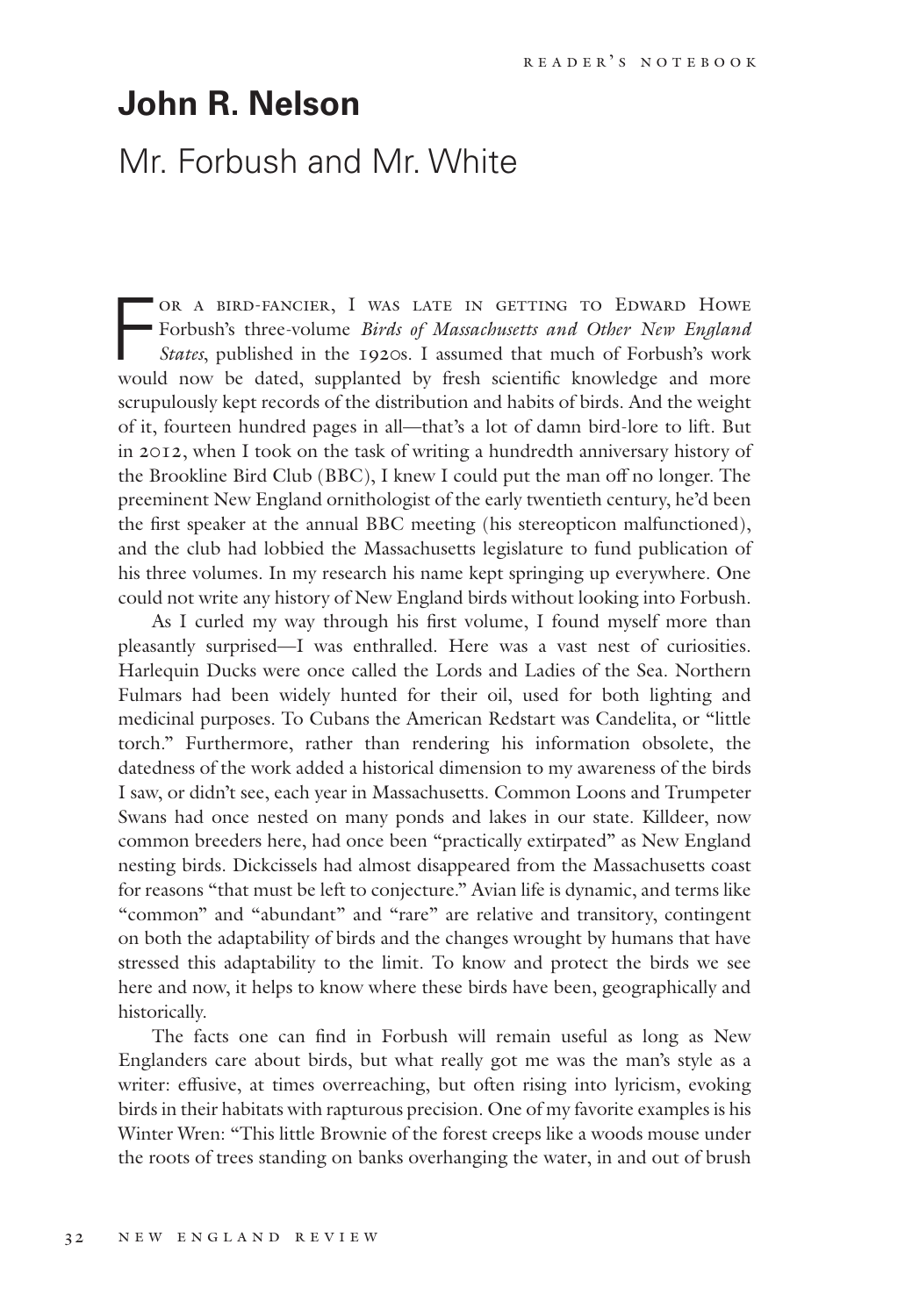heaps and woodpiles along river bottoms and on the banks of woodland brooks, cautious and furtive—an absurd little creature, its stub tail turned up over its back at the least provocation, until it seems as if the bird would tumble forward, pushed over by the efforts of its own tail, or overbalanced by the bobbing of its head." People just don't write this way about birds anymore. Have we given in to some dubious belief that science and poetry must never mingle? Are we so scared of being accused of anthropomorphism, or some other intellectual sin, that we can't say what we love?

Not long after I began reading Forbush, I discovered that I'm not the first writer to value Forbush not just for his knowledge but for his literary style. It turns out that one of his most fervent admirers was E. B. White. Thirty years after his death, White remains best known for his children's books, including *Charlotte's Web* and *The Trumpet of the Swan*, and his classic work on language usage, *The Elements of Style*, co-authored with William Strunk. A longtime contributor to the *New Yorker*, he was also a master prose stylist, among the most reliable essayists in American literature. And when White struggled with his own work, he often turned to Forbush. "When I am out of joint," he writes in "Mr. Forbush's Friends," published in 1966 in the *New Yorker*, "from bad weather or a poor run of thoughts, I like to sit and think about Edward Howe Forbush." For more than twenty years, since he first acquired Forbush's three volumes, White came back to Forbush again and again, for both "refreshment and instruction."

White sometimes wrote about birds, like his lighthearted poem on bird song identification, "A Listener's Guide to the Birds," but he wasn't exactly a birder. "Although not a student of birds," White confesses in "Mr. Forbush's Friends," "I am thrown with them a good bit. It is much the same sort of experience as being thrown with people in the subway. I gaze at a female, and am filled with curiosity and a wish to know more than I do about her nesting site, breeding habits, measurements, voice, and range." To satisfy his curiosity about women on the subway, White laments, he has "nothing to help me but my imagination," but if it's a bird that intrigues him, he can turn to Forbush "for help in comprehending what I have been looking at." White likes a lot of things about Forbush: the reliable information, the orderly, calming presentation, the pleasing representations of bird songs, and the "peerless illustrations" by Louis Agassiz Fuertes and Allan Brooks. He's also fascinated by the peculiar knowledge Forbush imparts, like the discussion of whether gluttony or intoxication causes the occasional haplessness of Cedar Waxwings. White is less interested in Forbush's fixation on birds' "Economic Status"—the repetitive attempts to prove, species by species, that creatures we love for their beauty or behavior will also eat our pests and spare our crops, but even here, where we see "Mr. Forbush the partisan wrestling with Mr. Forbush the scientist," White admires Forbush's determination to make a case for even the most unpopular birds, birds with police records, like crows and jays. "He was the champion of birds as well as their interpreter," White writes. "In his role as defense attorney for the birds,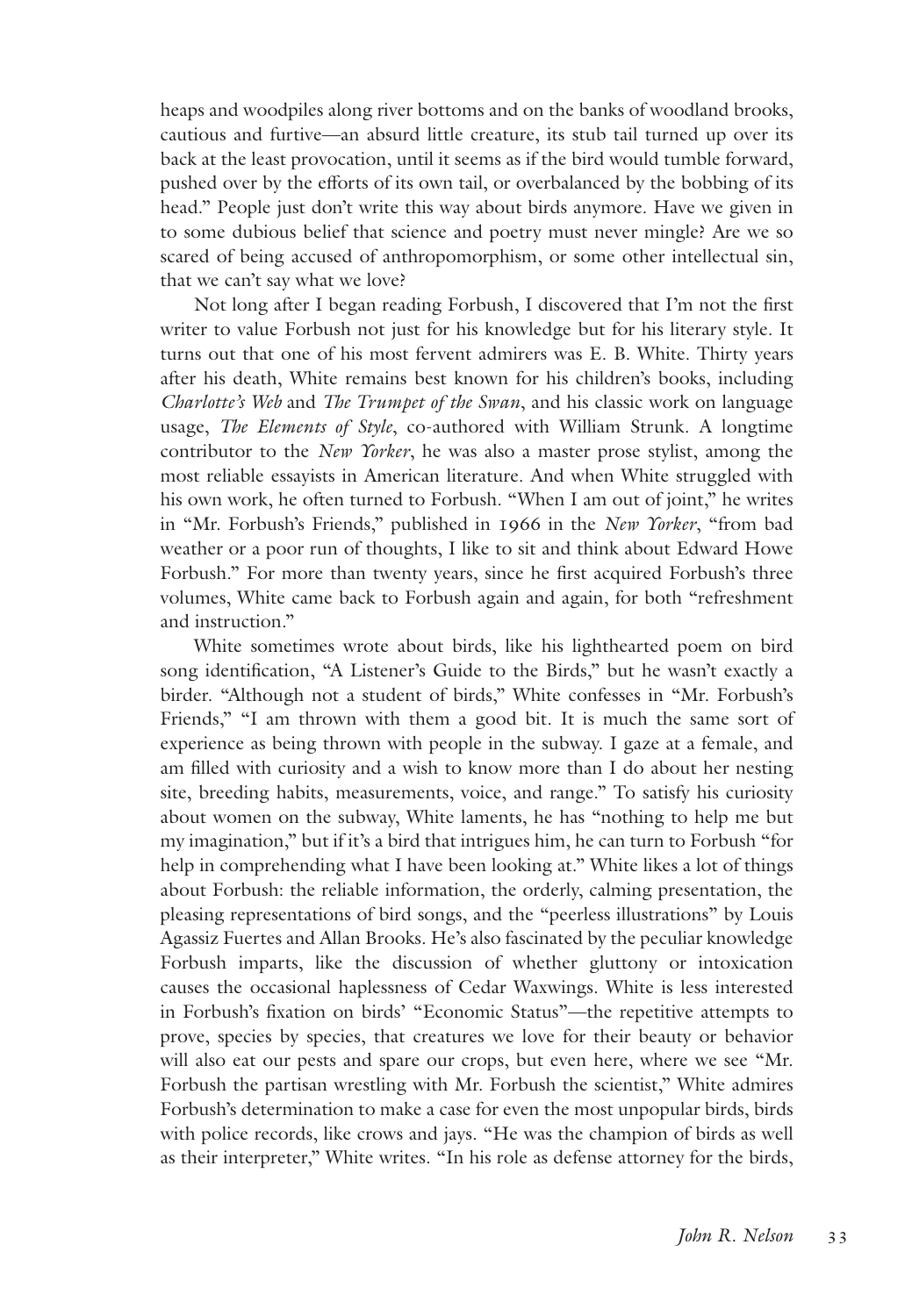Mr. Forbush is not merely spirited, he is wonderfully resourceful."

But what White most relishes in Forbush are the "Haunts and Habits" sections, in which Forbush cuts loose, "dropping his tight scientific detachment and indulging himself as stylist, enthusiast, and footloose reporter." As an example, he quotes Forbush's description of Holboell's (now Red-necked) Grebe, the first entry in the three volumes: "A bright clear day in January, a gentle breeze, a river mouth where the rippling flood flows into a sparkling sea, a lazy swell washing gently on the bar where a herd of mottled seals is basking in the sun, Old-squaws and Golden-eyes in small parties—such a scene at Ipswich is a fit setting for the great Grebe that winters on our coasts." Another example that White quotes is the entry for the Ivory Gull, or Ice Partridge, a marvelous bird that I myself have seen just once, a vagrant scavenging by a Massachusetts breakwater, far from its wild high-Arctic habitat. Forbush describes its native habitat this way: "When countless crowding icebergs rear their snowy pinnacles, when dark blue, racing seas, flashing and roaring in the clear sunlight, dash their foaming crests high up the pallid slopes of crashing ice; there we may find the Ivory Gull." The Forbush style, White concedes, may become self-indulgent—"a rich prose occasionally touched with purple"—yet the reader is won over by its vividness and an enthusiasm for birds that is never dulled or disenchanted. If the prose is "occasionally overblown," White says, "this results from a genuine ecstasy in the man, rather than from lack of discipline. Reading the essays, one shares his ecstasy."

White is also charmed by the reports on birds from "Mr. Forbush's large company of informers, or tipsters: people who at one time or another wrote him or phoned him to tell of an encounter with a bird—a strange doing, an odd fact, a bizarre occurrence." Some of these reports come from "professional bird people" and writers for nature publications, like Olive Thorne Miller, but most were passed on to Forbush by what White describes as "hundreds of amateurs and strangers, who by reporting some oddity of bird behavior or recording an unlikely arrival have achieved immortality; their names are embedded in the text of *Birds of Massachusetts* as firmly as a bottle cap in a city pavement, and they are for the ages." These tipsters, "bright of eye, quick to take pen in hand," are the "friends" in the title of White's essay, and he devotes a good half of the essay to condensed versions of their bird tales:

> Reverend J. H. Linsley. Opened the stomach of a gannet, found bird. Opened stomach of *that* bird, found another bird. Bird within bird within bird. No date.

> Mr. Stanley C. Jewett. Asserts that wounded red-breasted merganser at Netarts Bay, Oregon, dived to submerged root in three feet of water, and died while clinging there. Apparent suicide. May 1915.

> Mr. J. A. Munro, of Okanagan Landing, British Columbia. Watched male bufflehead, far gone in passion, dive under another male, toss him into air. Sexual jealousy. No date.

> Mr. George W. Morse, of Tulsa, Oklahoma. Saw great blue heron strike at small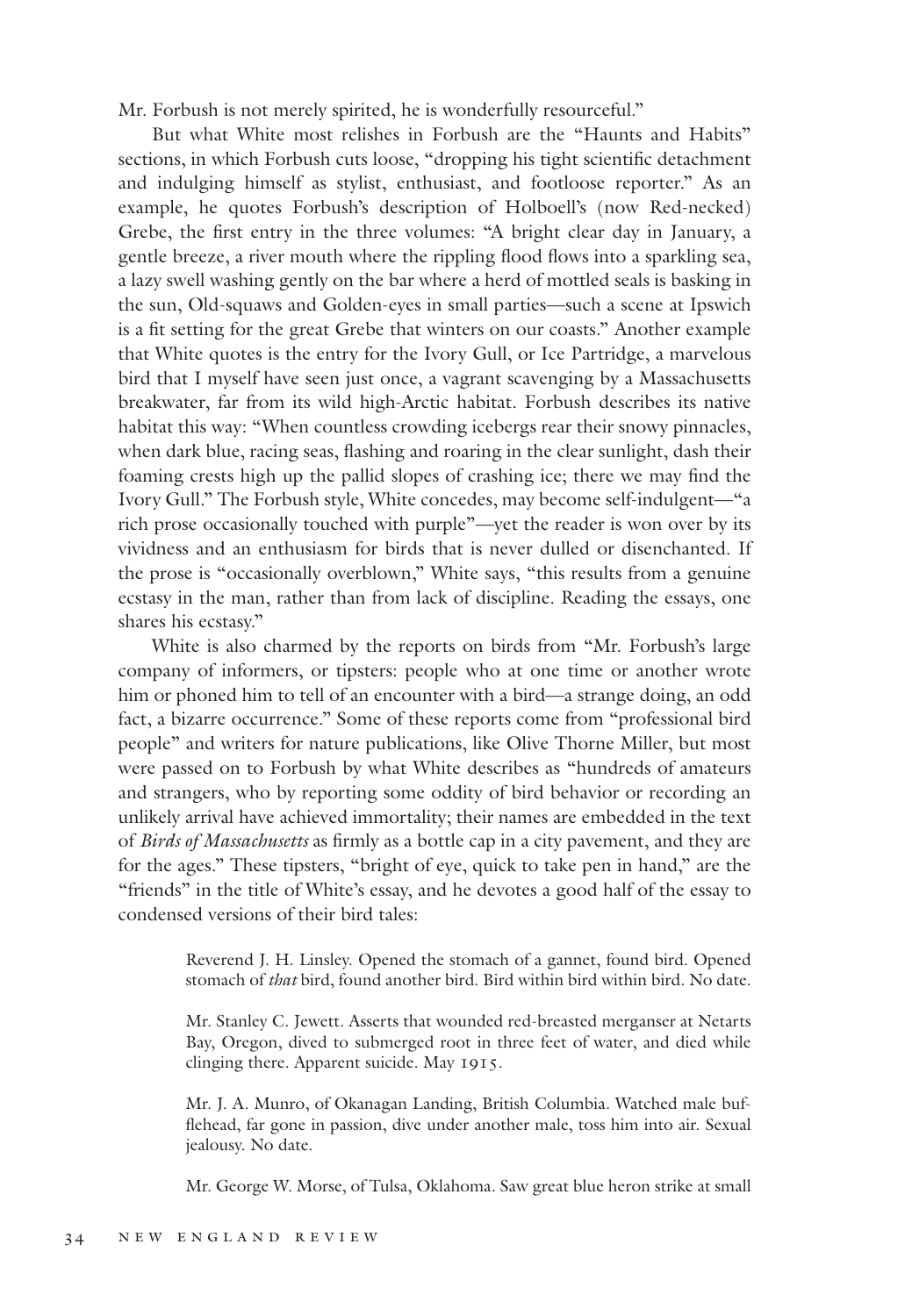fish between own legs, tripping self up. Heron was carried downstream in capsized position with legs in air. It held on to the fish. No date.

Mr. T. Gilbert Pearson. Lady of his acquaintance, while sitting alone in her room, was startled when beef bone fell out into hearth. Went outside, discovered turkey buzzard peering down chimney. Carelessness on part of bird. No date.

Mr. M. Semper, of Mapes P.O., British Columbia. Was at neighbor's house sharpening a mower sickle, saw golden eagle seize neighbor's little girl, Ellen Gibbs, by arm. Mr. Semper kicked eagle with no effect. Girl's mother appeared, decapitated eagle with good effect. No date.

Dr. H. F. Perkins. Found yellow warbler's nest six stories high with a cowbird's egg on every floor. The warblers, each time they discovered a stranger's egg in the nest, built on top of it, thus burying the egg. No date.

Mrs. Olive Thorne Miller. Reported case of female tufted titmouse stealing hair from gentleman in Ohio for use in nest building. Bird lit on gentleman's head, seized a beakful, braced itself, jerked lock out, flew away, came back for more. Gentleman a bird lover, consented to give hair again. No date.

White doesn't discuss the reliability of the informants' reports, or the dangers in drawing lessons about bird behavior from anecdotal evidence, but, taken as a whole, the accounts illustrate how, long before eBird, birders acted as part of a loose information-sharing community of enthusiasts. Grouped together by White, with abrupt shifts from gannet stomach contents to a suicidal duck, the reports also oddly resemble certain modernist literary inventions in which themes emerge, with a cumulative emotional impact, from an assembly of small, seemingly disconnected stories. This is the format of Felix Feneon's *Novels in Three Lines*, for example, a collection of three-line news items that had been published anonymously in the French newspaper *Le Matin* in 1906. Feneon's tiny, true tales are self-contained, the characters in them unrelated, but, collected, the "novels" elaborate motifs of violence, political conflict, infidelity, and madness:

> A criminal virago, Mlle Tulle, was sentenced by the Rouen court to 10 years' hard labor, while her lover got five.

> Nurse Elise Bachmann, whose day off was yesterday, put on a public display of insanity.

> A complaint was sworn by the Persian physician Djai Khan against a compatriot who had stolen from him a tiara.

> A certain madwoman arrested downtown falsely claimed to be Elise Bachmann. The latter is perfectly sane.

> Reverend Andrieux, of Roannes, near Aurillac, whom a pitiless husband perforated Wednesday with two rifle shots, died last night.